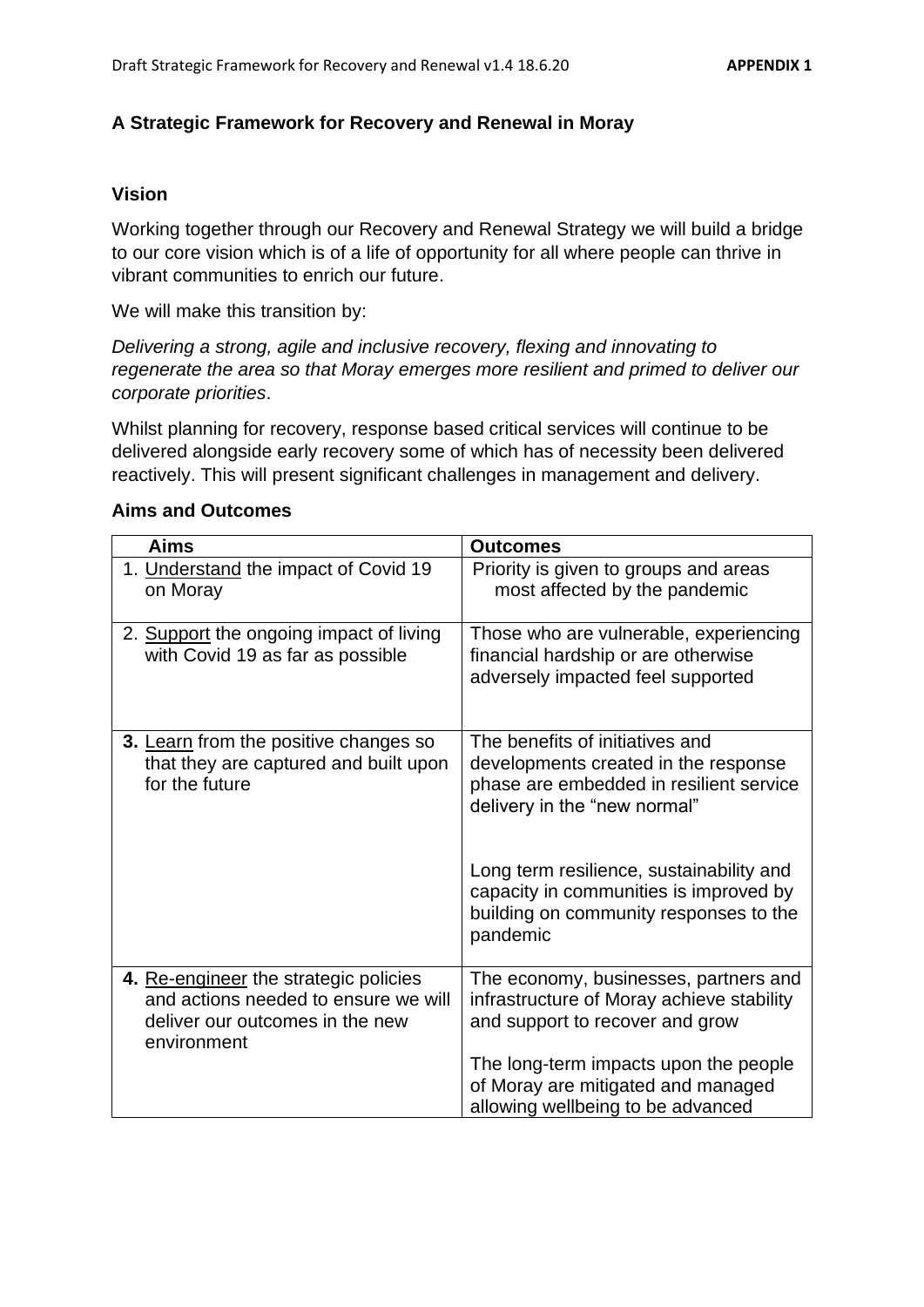A performance management system will be created to encompass the work streams which will deliver these outcomes, identifying measures to demonstrate success.

## **Principles**

Our principles will be led by our **Corporate Values:** Fair, Ambitious, Improving, Responsive

The principles for recovery and renewal will be:

**Collaborative** – We will ensure that affected communities (of interest, geography, impact and others) are fully involved in the recovery and renewal process so that they have trust and confidence in our ability to deliver our shared vision for the area and its people

**Empowering** \*- To emerge stronger and more resilient, we must work with our communities to build cohesion and mutual support

**Equitable\*** – We will endeavour to be fair to all people and groups, recognising that the impacts of Covid 19 have affected some aspects of our community more significantly than others

**Sustainable** – This reflects three aspirations: Our plans must be achievable in a time when financial and staffing resources are under significant pressure; their impact must be enduring and we must work to protect our environment for the future

**Entrepreneurial** – To not only recover but prosper in a changed and dynamic environment, we must be adaptable, using the disruption caused by Covid 19 positively to create new and better systems and approaches and we must also be open to taking considered risks

\* these are also principles in the current Corporate Plan

### **Programme**

Phased approach, each phase will continue to be refined in an iterative way as the context develops, informed by quarterly reviews within each phase:

**Stage 1 – Emergency Response to First Peak** – Activity: provision of critical services and organisational shift to do so – described in response reports to Cabinet

**Stage 2 – Short term - June 2020 to December 2020 – Immediate post First Peak** – response, business as usual and recovery all in parallel for a period - focus on most urgent activity needed locally/directed nationally and early outcomes to be delivered from this, building resilience and also beginning assessment of medium to long term actions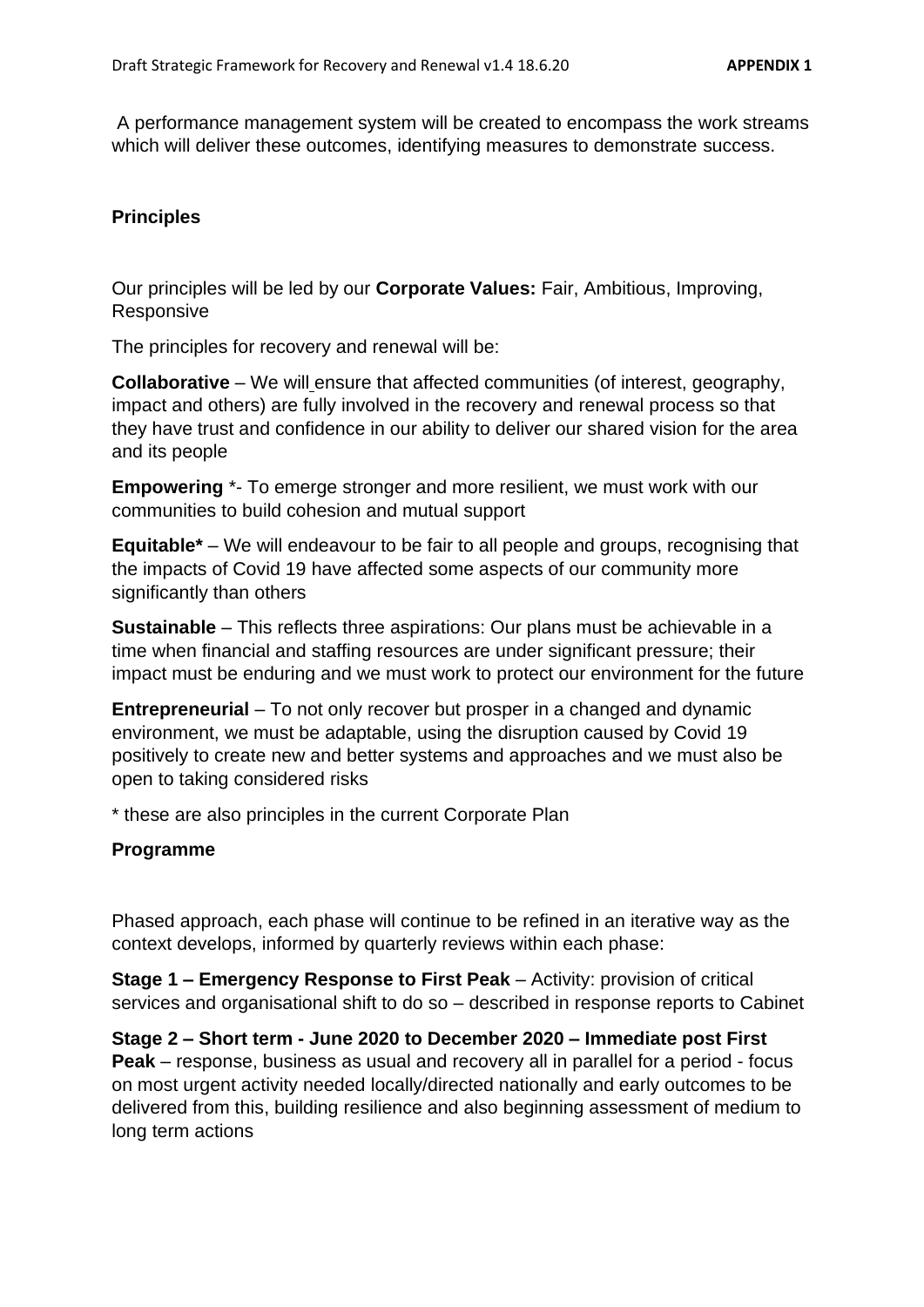## Activity:

- 1. Agree proposed vision/mission for Recovery and Renewal Plan
- 2. Agree proposed aims and guiding principles
- 3. Consider initial phased recovery of services per templates in light of these, but also considering what is still to come – future need must be clear
- 4. Develop understanding of covid policy and context at all levels inc nationally; gather intelligence on local impacts and learning: seek expert advice and support where required, consider potential responses – work done according to agreed work streams within agreed structure informed by national policy as it evolves
- 5. Determine priorities for local response guided by vision, principles and aims to create a high level programme from phase 2 to phase 4
- 6. Engage on 1,2, 4 and 5 approach TBC in Communications and Engagement Strategy but early and continued engagement crucial, to include community planning partners
- 7. Create detailed Action Plan for most urgent and highest/red priority recovery activity, referring back to core strategies and accompanying Service Plans to begin thinking on re-engineering these – create transitional/bridging service plans
- 8. Begin early work on medium to long term action planning to be translated into new Service Plans
- 9. Review step 3 and organisational arrangements to deliver this phase and repeat for each phase – workforce; spatial etc
- 10.Begin implementation of phase 2 action plan

# **Stage 3 – Medium Term - January 2021- December 2022 – Moving to New Normal**

Activity:

- Review phase 2 strategic premise as context moves plans need to be agile
- Refresh/further develop Phase 2 impact analysis with focus on refining options and adding detail to Service Plans for medium term/amber priorities considering high level long term also
- Align phase 3 thinking with existing strategies to reengineer these as pace and change dictates

**Stage 4 – Long Term – post 2022** - will be crafted in late phase 3 as context settles but should be guided by reengineered core strategies